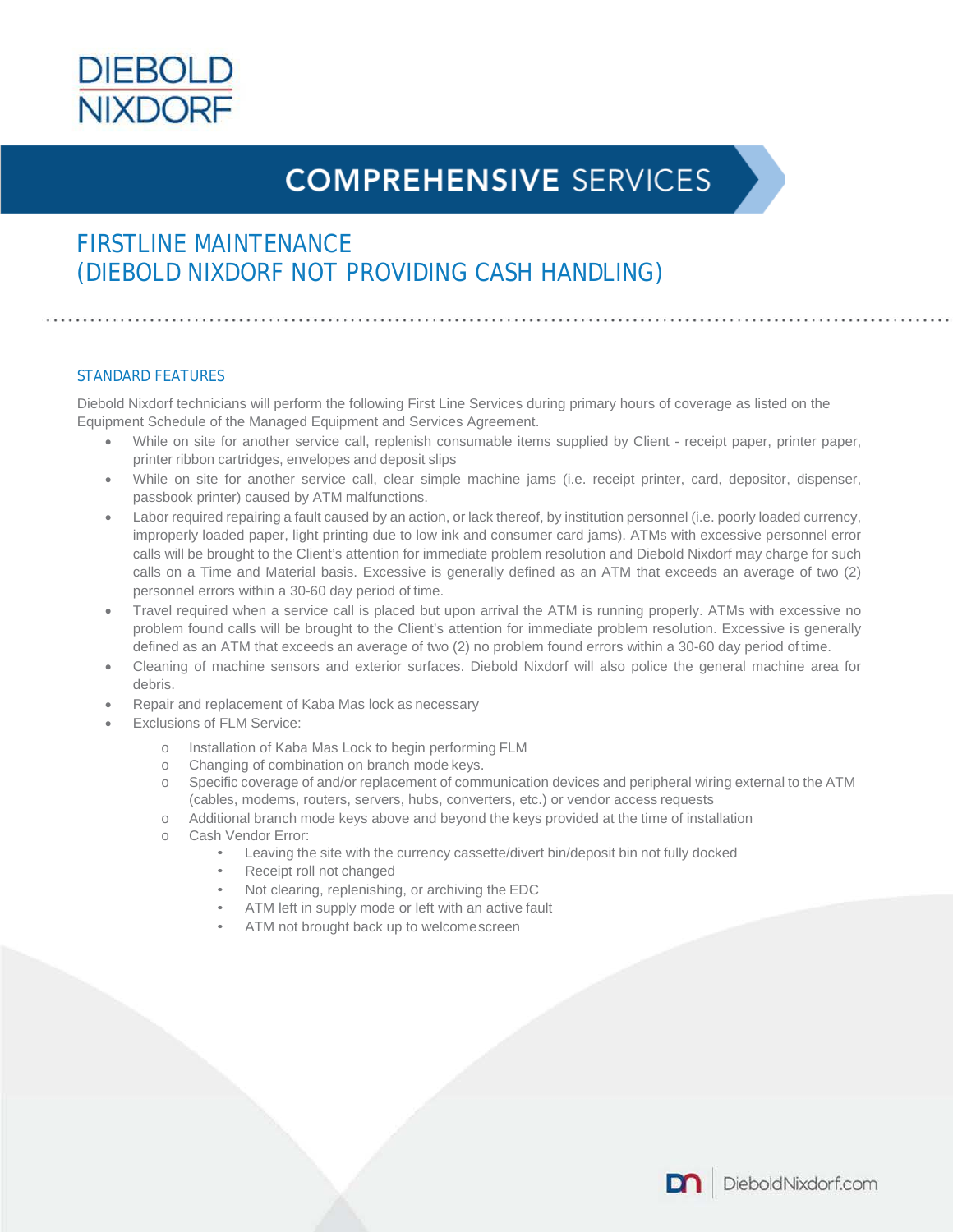

# **COMPREHENSIVE SERVICES**

### REQUIREMENTS FOR UNESCORTED ACCESS TO ATMS AND CLIENT PROVIDED CASH HANDLING SERVICES

- a. Diebold Nixdorf will only perform the above referenced First Line Services without being escorted by Client personnel, if Diebold Nixdorf is either providing Cash Handling Services hereunder or if Diebold Nixdorf has approved of and entered into a shared liability agreement with Client's contracted ACC, and if no other third party will have access to the ATMs covered hereby. If the above requirements have not been satisfied, then Diebold Nixdorf may elect not to provide unescorted First Line Services at Client's ATMs hereunder and Client will be required to provide Diebold Nixdorf with an appropriate escort each time Diebold Nixdorf is to provide such First Line Services hereunder.
- b. If Client is to provide the Cash Handling Services for the ATMs covered by the Agreement and not utilize Diebold Nixdorf and its subcontracted ACC to perform Cash Handling Services pursuant to this Agreement, Client shall ensure that such Cash Handling Services are performed in accordance with industry standards, and shall use its best efforts to ensure that such services are conducted by an ACC that has been approved by Diebold Nixdorf and that has entered into a shared liability agreement with Diebold Nixdorf.
- c. Client agrees to the provisions regarding Allocation of Liability for Losses from an ATM set forth below and, in the event that Diebold Nixdorf is providing Cash handling Services to Client, to the Limitation of Liability Provisions Regarding Cash Handling set forth in this SOW. However, if Client fails to satisfy the requirements of either or both of subsections (a) and (b) above, then notwithstanding the above or any other term or requirement set forth in the Agreement or in this SOW, Diebold Nixdorf shall not be liable for any unexplained losses from an ATM hereunder even if Diebold Nixdorf has had access thereto during the balancing period in which the loss occurred, and the terms of the below shall not apply.

### INCIDENTS AND INVESTIGATIONS

If Client finds any discrepancy, Client shall use its best efforts to immediately notify Diebold Nixdorf and the ACC of the discrepancy, and shall adhere to the notification periods specified in each loss category below. Once notification has been made, the extent of the investigation shall depend on the amount of the loss, as set forth below.

#### **Differences of One Dollar to Two Hundred Fifty Dollars (\$1 - \$250)**

Differences of \$250.00 or less shall be the responsibility of Client, unless proven through clear and convincing evidence that Diebold Nixdorf or the ACC solely caused thedifference.

#### **Differences of Two Hundred Fifty-One Dollars to One Thousand Dollars (\$251 - \$1000)**

Client, upon finding any such discrepancy, shall notify Diebold Nixdorf by facsimile machine, on-line computer, or telephone within five (5) business days after the discrepancy is discovered and in no event more than thirty (30) days from the last day of the balancing period during which the actual loss occurred. Diebold Nixdorf and Client will perform a preliminary investigation of the loss and determine if a complete investigation is needed. If a complete investigation is required, Diebold Nixdorf and Client will perform the steps outlined in "Losses over \$1,000." If no further investigation is required, Diebold Nixdorf will submit a written report to Client within forty-five (45) days with the results of the preliminary investigation.

#### **Differences Over One Thousand Dollars (\$1,000)**

Client, upon finding any such discrepancy, shall notify Diebold Nixdorf by facsimile machine, on-line computer or telephone within twenty-four (24) hours of the discovery of the discrepancy and in no event more than thirty (30) days from the last day of the balancing period during which the actual loss occurred. Diebold Nixdorf and Client will perform interviews within three (3) weeks. Diebold Nixdorf and Client will complete investigations of involved personnel within four (4) weeks. At Diebold Nixdorf's request Client will provide to Diebold Nixdorf for its investigation, copies of settlement sheets, outage reports, transaction reports, daily totals, ATM audit tape or electronic journal, and such other

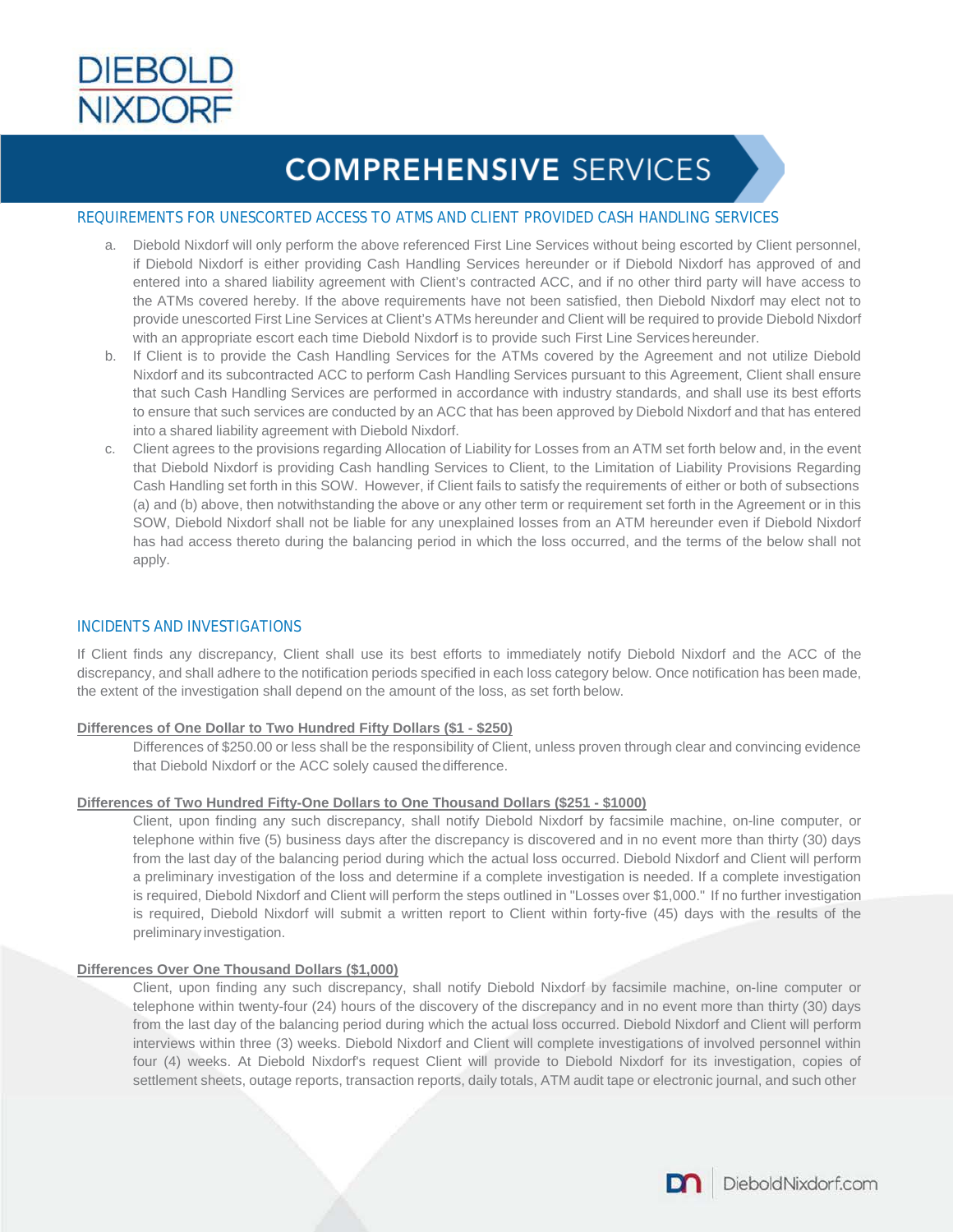

# **COMPREHENSIVE SERVICES**

information or documentation that Diebold Nixdorf may request, to be used in conjunction with the investigation. Failure of Client, its employees and/or its subcontractors, to cooperate within reason in said investigation will result in Client assuming full responsibility for the loss. Diebold Nixdorf and Client will formulate resolutions or recommendations within forty-five (45) days, but Diebold Nixdorf shall have one extra day to complete its investigation and formulate a resolution for each day that Client delays its delivery of requested information to Diebold Nixdorf hereunder. Diebold Nixdorf will pay Client within thirty (30) days of this recommendation for any losses that are determined to be Diebold Nixdorf's responsibility hereunder, which payment shall in all instances be subject to the limitations set forth herein below.

### ALLOCATION OF LIABILITY FOR LOSSES FROM AN ATM

Allocation of Liability for ATM Losses shall be subject to the following provisions:

- If an investigation described above or other evidence obtained by the parties proves by clear and convincing evidence that an employee of Diebold Nixdorf took the funds in question from the ATM then, solely as between Diebold Nixdorf and Client, Diebold Nixdorf shall bear such loss.
- If the investigation described in this Agreement or other evidence obtained by the parties proves by clear and convincing evidence that the loss was caused by Client or a Client employee, agent, contractor or subcontractor, then, solely as between Diebold Nixdorf and Client, Client shall bear such loss.
- If as a result of the investigation described above, liability for a loss cannot be determined, and the electronic lock audit discloses that an employee of Diebold Nixdorf and an employee, contractor, subcontractor or representative of Client accessed the chest during the balancing period when the loss occurred, then regardless of the number of times that each party may have gained access to the ATM chest during the applicable time period, as between Diebold Nixdorf and Client, Diebold Nixdorf will bear up to but not more than fifty percent (50%) of the loss. In addition, if as a result of the investigation described above, liability for a loss cannot be determined, and the electronic lock audit discloses that an employee of Diebold Nixdorf and both an employee, of Client and a contractor, subcontractor or representative of Client accessed the chest during the balancing period when the loss occurred, then regardless of the number of times that each party may have gained access to the ATM chest during the applicable time period, as between Diebold Nixdorf and Client, Diebold Nixdorf will bear up to but not more than one-third (1/3) of the loss. Notwithstanding any other term or provision contained herein, if a Diebold Nixdorf employee did not access the chest of the ATM during the balancing period, Client shall bear one hundred percent (100%) of the loss.
- Client will be responsible for any loss resulting from an ATM break-in or other unauthorized tampering with an ATM or the contents thereof, unless as set forth above, an investigation conclusively determines that a Diebold Nixdorf employee took the funds while performing the Services at the ATM hereunder. However, before recovering such a loss from Diebold Nixdorf, Client will authorize Diebold Nixdorf to release copies of settlement sheets, outage reports, transaction reports, daily totals, etc., to be used in conjunction with theinvestigation.
- If Diebold Nixdorf should make any payment to Client or the Funding Institution hereunder, Diebold Nixdorf shall be subrogated to any rights to recover such funds that Client or its Funding Institution may have in connection therewith, and Client and its Funding Institution shall immediately reimburse Diebold Nixdorf the full amount that Diebold Nixdorf paid hereunder if such funds are subsequently recovered by either party hereto or if it is subsequently proven that Diebold Nixdorf was not responsible for such loss.

The parties hereto agree and acknowledge that the provisions set forth above relate only to loss of Client or third party funds from an ATM after the same have been property installed therein and the ATM vault/chest has been properly closed and locked. Notwithstanding any other term or provision set forth above or otherwise in the Agreement, Diebold Nixdorf's maximum liability